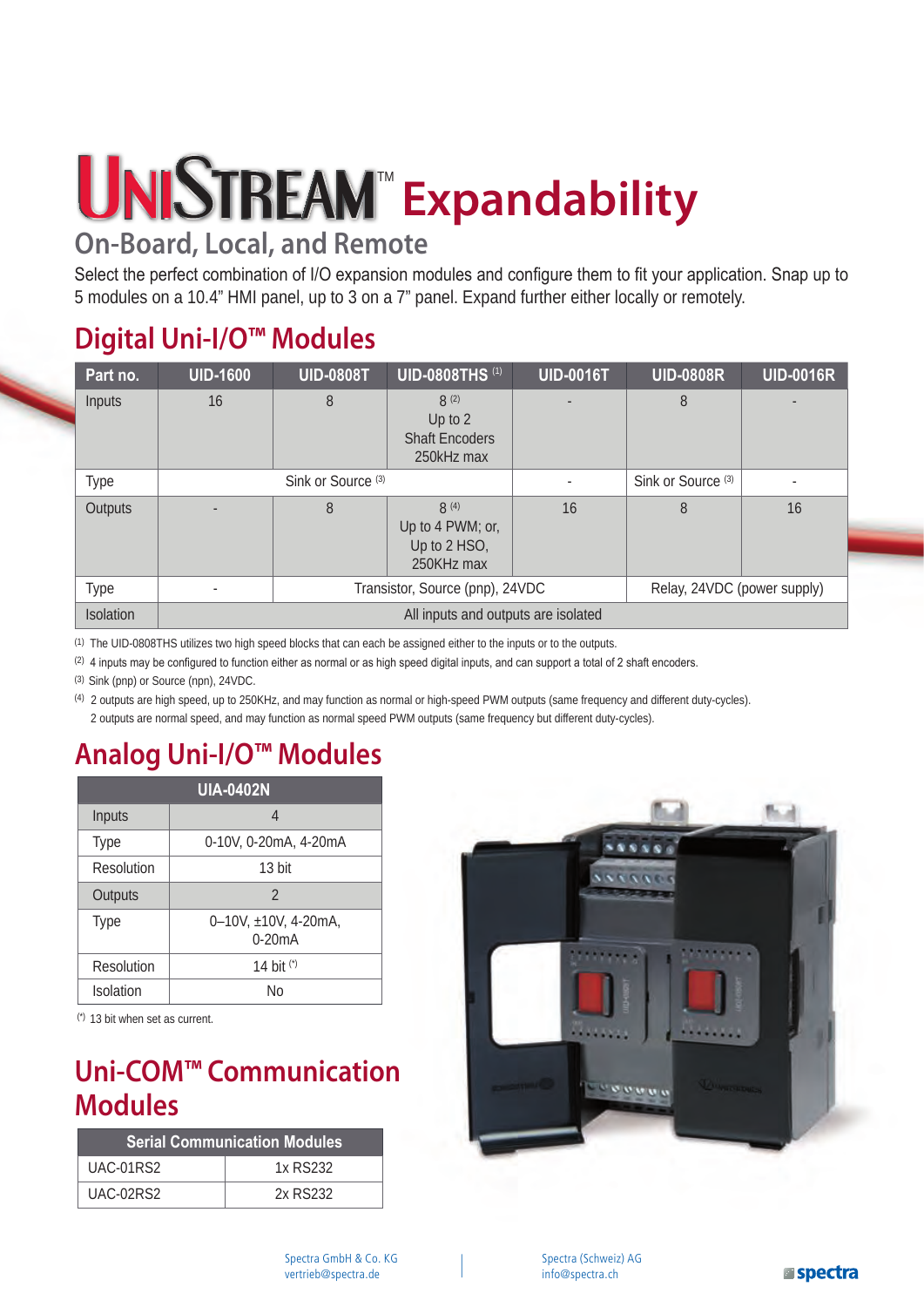## **UniStream™ Uni-I/O™ Modules**

#### **Technical Specifications UID-0808R, UID-0016R, UID-0808T, UID-0016T, UID-1600**

This guide provides specifications for Unitronics' Uni-I/O™ Modules.

Uni-I/O modules are compatible with UniStream™ Programmable Logic Controllers. They may be either snapped onto the back of a UniStream™ HMI Panel next to a CPU-for[-Panel to create an all](http://www.unitronics.com/)-in-one HMI + PLC controller, or installed on a standard DIN Rail using a Local Expansion Kit.

Installation Guides are available in the Unitronics Technical Library at www.unitronics.com.

This specification sheet refers to the models in the following table:

| Part no.  | Art no. | <b>UID-0808R</b><br>131131              | <b>UID-0016R</b><br>131135 | <b>UID-0808T</b><br>131133              | <b>UID-0016T</b><br>131136 | <b>UID-1600</b><br>131137               |
|-----------|---------|-----------------------------------------|----------------------------|-----------------------------------------|----------------------------|-----------------------------------------|
| Inputs    |         | 8                                       |                            | 8                                       | $\overline{\phantom{0}}$   | 16                                      |
| Type      |         | Sink (pnp) or<br>Source (npn),<br>24VDC | $\overline{\phantom{a}}$   | Sink (pnp) or<br>Source (npn),<br>24VDC | $\overline{\phantom{a}}$   | Sink (pnp) or<br>Source (npn),<br>24VDC |
| Outputs   |         | 8                                       | 16                         | 8                                       | 16                         |                                         |
| Type      |         | Relay, 24VDC (power supply)             |                            | Transistor, Source (pnp),<br>24VDC      |                            |                                         |
| Isolation |         | All inputs and outputs are isolated     |                            |                                         |                            |                                         |

| <b>Inputs</b>                                                  | <b>UID-1600</b>                 | UID-0808R, UID-0808T        |  |  |
|----------------------------------------------------------------|---------------------------------|-----------------------------|--|--|
| Number of inputs                                               | 16                              | 8                           |  |  |
| Type                                                           | Sink or Source                  |                             |  |  |
| Isolation groups                                               | Four groups of 4 inputs each    | Two groups of 4 inputs each |  |  |
| Isolation voltage                                              |                                 |                             |  |  |
| Group to bus                                                   | 500VAC for 1 minute             |                             |  |  |
| Group to group                                                 |                                 |                             |  |  |
| Input to input within<br>group                                 | <b>None</b>                     |                             |  |  |
| Nominal voltage<br>24VDC @ 6mA                                 |                                 |                             |  |  |
| Input voltage                                                  |                                 |                             |  |  |
| Sink/Source                                                    | On state: 15-30VDC, 4mA minimum |                             |  |  |
|                                                                | Off state: 0-5VDC, 1mA maximum  |                             |  |  |
| Nominal impedance                                              | $4k\Omega$                      |                             |  |  |
| Filter<br>Settable between 1 to 32 ms (individually per group) |                                 |                             |  |  |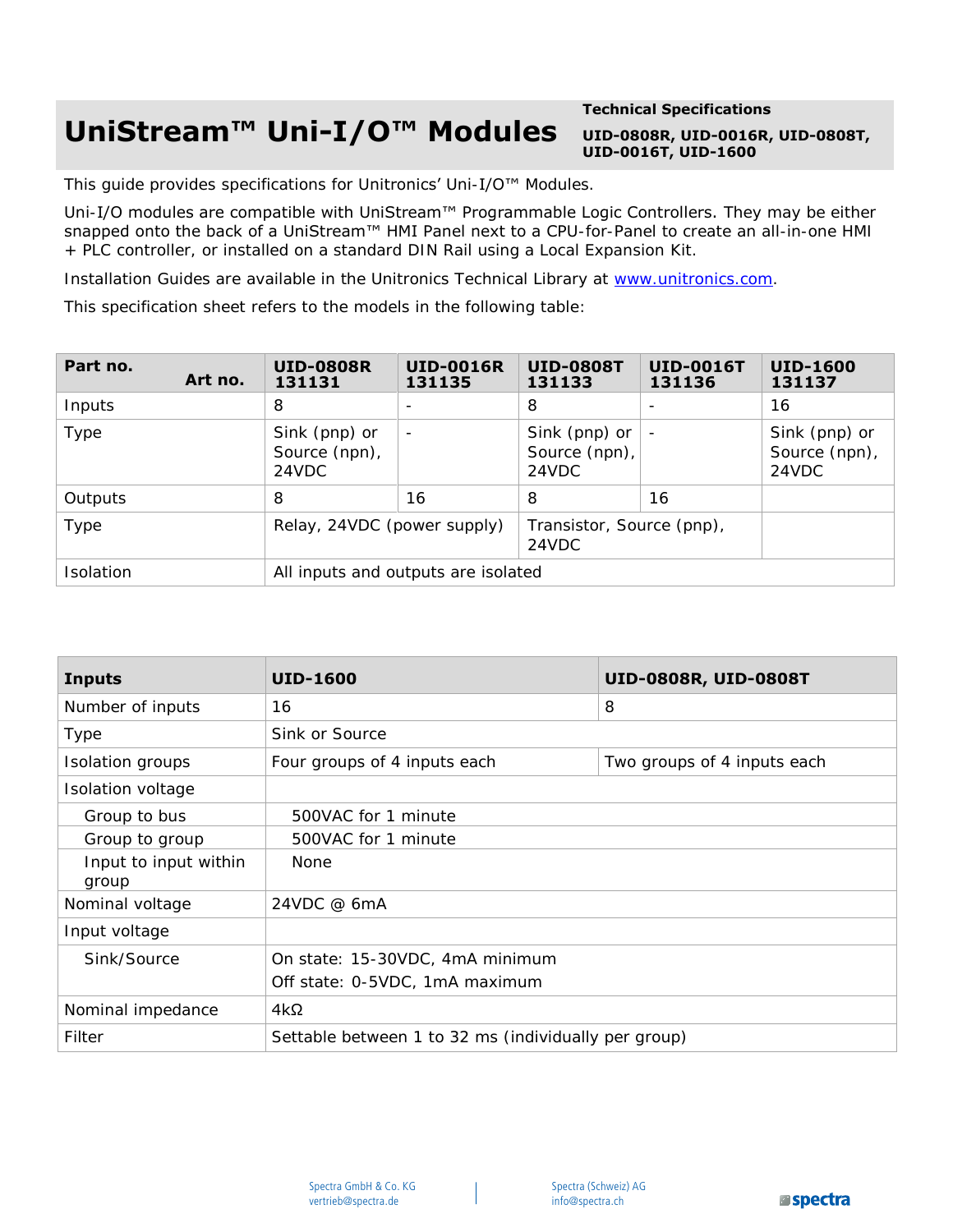| <b>Outputs</b>                   | <b>UID-0808R</b>                          | <b>UID-0016R</b>                 | <b>UID-0808T</b>                                                                                                  | <b>UID-0016T</b>                                        |  |
|----------------------------------|-------------------------------------------|----------------------------------|-------------------------------------------------------------------------------------------------------------------|---------------------------------------------------------|--|
| Number of outputs                | 8                                         | 16                               | 8                                                                                                                 | 16                                                      |  |
| Output type                      | Relay, SPST-NO (Form A)                   |                                  | Transistor, Source                                                                                                |                                                         |  |
| Isolation groups                 | Two groups of<br>4 outputs each           | Four groups of<br>4 outputs each | One group<br>of 8 outputs                                                                                         | One group<br>of 16 outputs                              |  |
| Isolation voltage                |                                           |                                  |                                                                                                                   |                                                         |  |
| Group to bus                     | 1,500VAC for 1 minute                     |                                  | 500VAC for 1 minute                                                                                               |                                                         |  |
| Group to group                   | 1,500VAC for 1 minute                     |                                  |                                                                                                                   |                                                         |  |
| Output to output<br>within group | None                                      |                                  | None                                                                                                              |                                                         |  |
| Output power supply<br>to bus    | None                                      |                                  | 500VAC for 1 minute                                                                                               |                                                         |  |
| Output power supply<br>to output | 1,500VAC for 1 minute                     |                                  | None                                                                                                              |                                                         |  |
| Current                          | 2A maximum per output<br>(Resistive load) |                                  | 0.5A maximum per output.<br>UID-0016T: total cumulative output current<br>for O4-O7 and O12-O15 cannot exceed 2A. |                                                         |  |
| Voltage                          |                                           | 250VAC / 30VDC maximum           |                                                                                                                   | See Outputs Power Supply<br>specfication                |  |
| Minimum load                     | 1mA, 5VDC                                 |                                  |                                                                                                                   |                                                         |  |
| ON state voltage drop            | $\overline{\phantom{a}}$                  |                                  | 0.5V maximum                                                                                                      |                                                         |  |
| OFF state leakage<br>current     | $\overline{\phantom{a}}$                  |                                  | 10µA maximum                                                                                                      |                                                         |  |
| Switching times                  | 10ms maximum                              |                                  |                                                                                                                   | Turn-on/off: 80µs max. (Load<br>resistance < $4k\Omega$ |  |
| Short-circuit protection         | None                                      |                                  | Yes                                                                                                               |                                                         |  |
| Life expectancy <sup>(1)</sup>   | 100k operations at maximum load           |                                  | $\overline{a}$                                                                                                    |                                                         |  |

| <b>Outputs Power Supply</b>    | <b>UID-0808R</b>  | <b>UID-0016R</b> | <b>UID-0808T</b>                        | <b>UID-0016T</b>          |
|--------------------------------|-------------------|------------------|-----------------------------------------|---------------------------|
| Nominal operating<br>voltage   | 24VDC             |                  |                                         |                           |
| Operating voltage              | $20.4 - 28.8$ VDC |                  |                                         |                           |
| Maximum current<br>consumption | 40mA@24VDC        | ∣80mA@24VDC      | $\frac{1}{2}$ 30mA@24VDC <sup>(2)</sup> | 60mA@24VDC <sup>(2)</sup> |

| <b>IO/COM Bus</b>                    | <b>UID-0808R</b> | <b>UID-0016R</b>  | UID-0808T | UID-0016T | <b>UID-1600</b> |
|--------------------------------------|------------------|-------------------|-----------|-----------|-----------------|
| Bus maximum current<br>' consumption | 100mA            | 90 <sub>m</sub> A | 110mA     | 120mA     | 100mA           |

 $\overline{\phantom{a}}$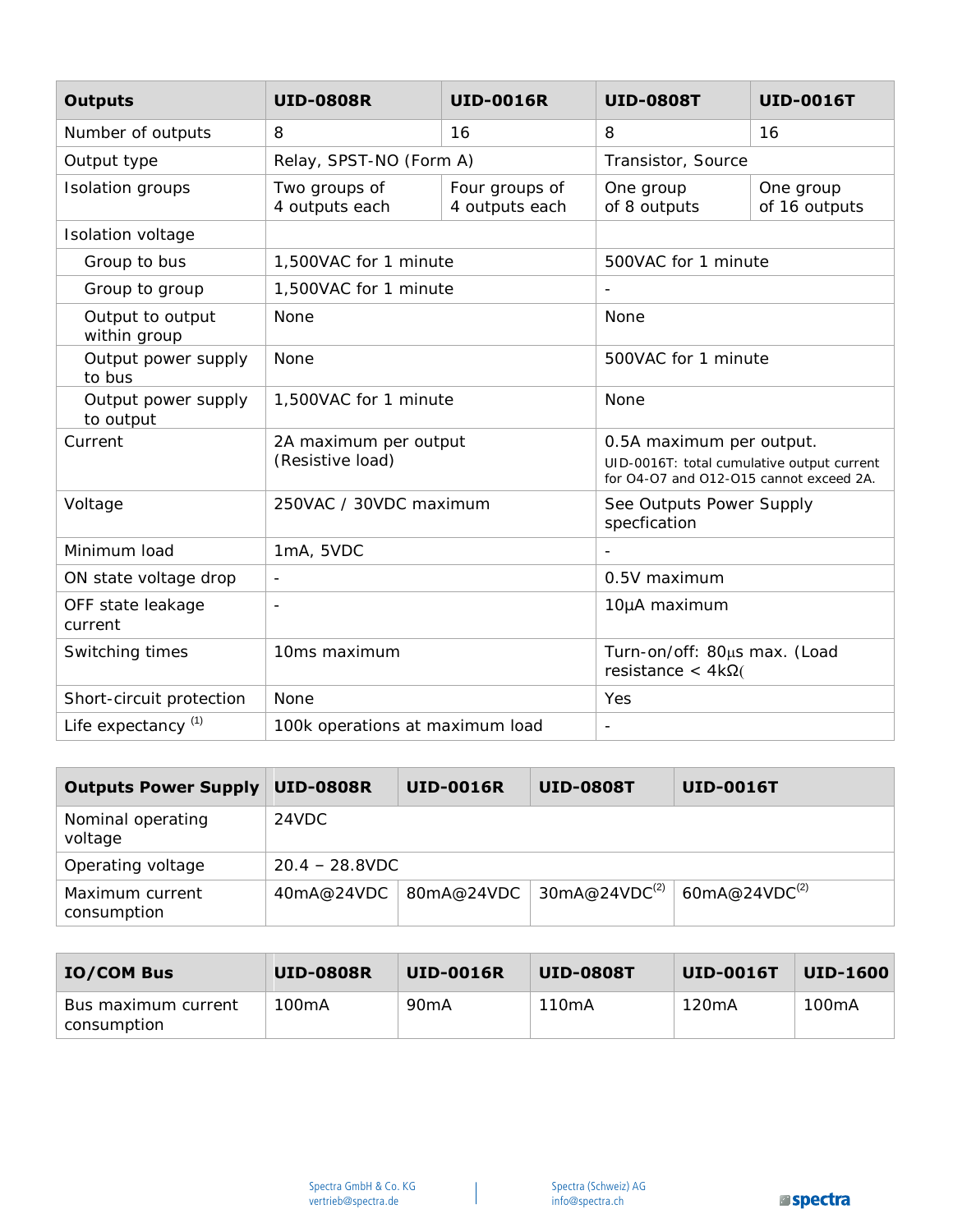| <b>LED Indications</b> |              |                                                 |                        |  |  |  |
|------------------------|--------------|-------------------------------------------------|------------------------|--|--|--|
| Input LEDs             | Green        | Input state                                     |                        |  |  |  |
| Output LEDs            | Green        | Output state                                    |                        |  |  |  |
| Status LED             |              | A triple color LED. Indications are as follows: |                        |  |  |  |
|                        | <b>Color</b> | <b>LED State</b>                                | <b>Status</b>          |  |  |  |
|                        | Green        | On                                              | Operating normally     |  |  |  |
|                        |              | Slow blink                                      | <b>Boot</b>            |  |  |  |
|                        |              | Rapid blink                                     | OS initialization      |  |  |  |
|                        | Green/Red    | Slow blink                                      | Configuration mismatch |  |  |  |
|                        | Red          | Slow blink                                      | No IO exchange         |  |  |  |
|                        |              | Rapid blink                                     | Communication error    |  |  |  |
|                        | Orange       | Rapid blink                                     | OS Upgrade             |  |  |  |

| <b>Environmental</b>      |                                                                                            |
|---------------------------|--------------------------------------------------------------------------------------------|
| Protection                | IP20, NEMA1                                                                                |
| Operating temperature     | $-20^{\circ}$ C to 55 $^{\circ}$ C (-4 $^{\circ}$ F to 131 $^{\circ}$ F)                   |
| Storage temperature       | $-30^{\circ}$ C to 70 $^{\circ}$ C ( $-22^{\circ}$ F to 158 $^{\circ}$ F)                  |
| Relative Humidity (RH)    | 5% to 95% (non-condensing)                                                                 |
| <b>Operating Altitude</b> | 2,000m (6,562 ft)                                                                          |
| Shock                     | IEC 60068-2-27, 15G, 11ms duration                                                         |
| Vibration                 | IEC 60068-2-6, 5Hz to 8.4Hz, 3.5mm constant amplitude, 8.4Hz to<br>150Hz, 1G acceleration. |

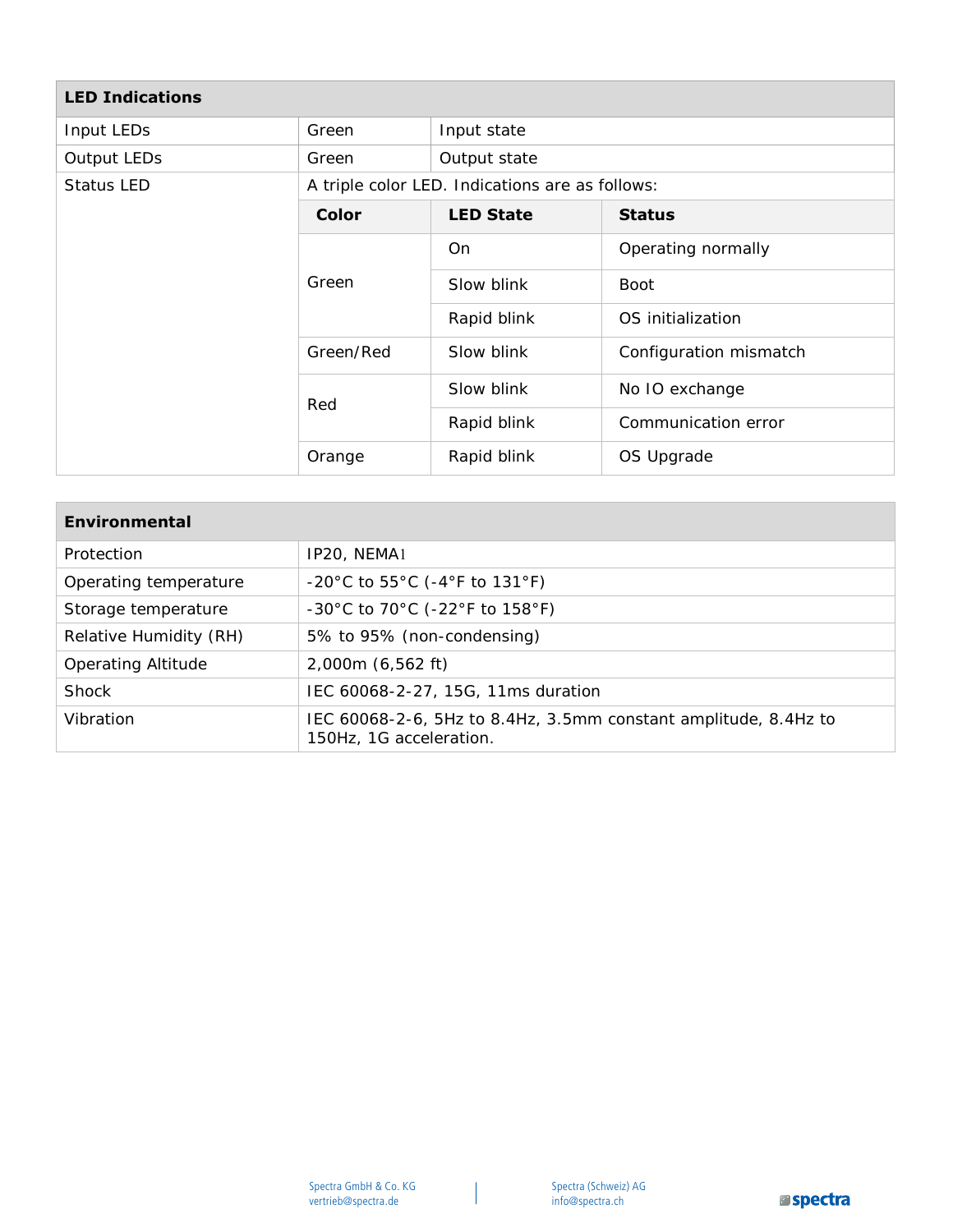| <b>Dimensions</b> | <b>UID-0808R</b>                                       | <b>UID-0016R</b>                | <b>UID-0808T</b>           | <b>UID-0016T</b>           | <b>UID-1600</b>                 |
|-------------------|--------------------------------------------------------|---------------------------------|----------------------------|----------------------------|---------------------------------|
| Weight            | 0.15 Kg<br>$(0.331$ lb)                                | 0.17 Kg<br>$(0.374 \text{ lb})$ | 0.13 Kg<br>$(0.287 \, lb)$ | 0.13 Kg<br>$(0.287 \, lb)$ | 0.13 Kg<br>$(0.287 \text{ lb})$ |
| Size              | Identical for all models, as shown in the images below |                                 |                            |                            |                                 |